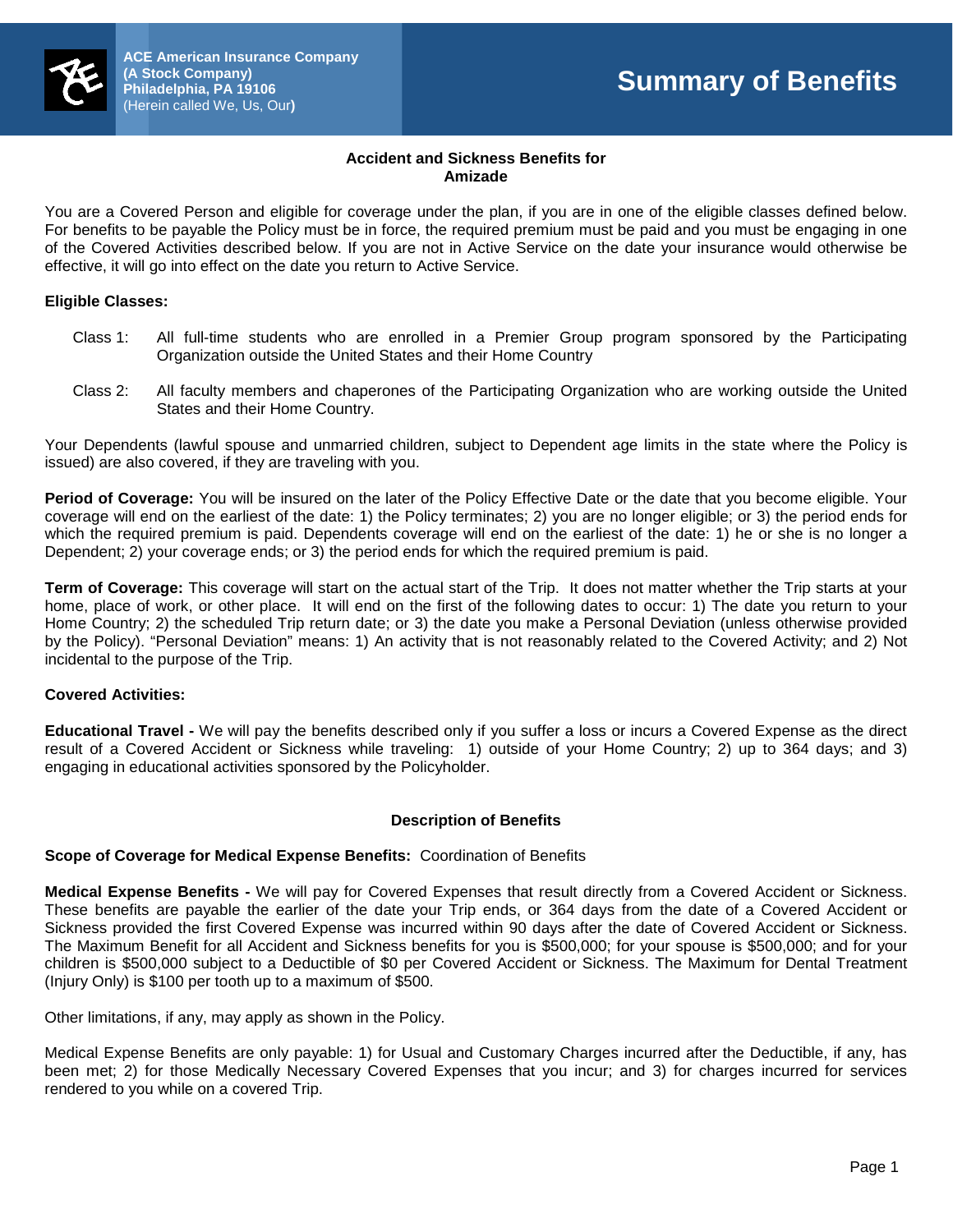**Emergency Medical Benefits -** We will pay up to \$10,000 for Covered Expenses incurred for emergency medical services to treat you if you: 1) suffer a Medical Emergency during the course of a Trip; and 2) are traveling on a covered Trip. Covered Expenses include expenses for guarantee of payment to a medical provider, Hospital or treatment facility. Benefits for these Covered Expenses will not be payable unless the charges incurred: 1) are Medically Necessary and do not exceed the charges for similar treatment, services or supplies in the locality where the expense is incurred; and 2) do not include charges that would not have been made if there were no insurance. Benefits will not be payable unless We authorize in writing, or by an authorized electronic or telephonic means, all expenses in advance, and services are rendered by Our assistance provider.

**Emergency Medical Evacuation Benefit -** We will pay 100% of Covered Expenses incurred for your medical evacuation if you: 1) suffer a Medical Emergency during the course of the Trip; 2) require Emergency Medical Evacuation; and 3) are traveling on a covered Trip. Covered Expenses; 1) Medical Transport: expenses for transportation under medical supervision to a different hospital, treatment facility or to your place of residence for Medically Necessary treatment in the event of your Medical Emergency and upon the request of the Doctor designated by Our assistance provider in consultation with the local attending Doctor. 2) Dispatch of a Doctor or Specialist: the Doctor's or specialist's travel expenses and the medical services provided on location, if, based on the information available, your condition cannot be adequately assessed to evaluate the need for transport or evacuation and a doctor or specialist is dispatched by Our service provider to your location to make the assessment. 3) Return of Dependent Child (ren): expenses to return each Dependent child who is under age 18 to his or her principal residence if a) you are age 18 or older; and b) you are the only person traveling with the minor Dependent child(ren); and c) you suffer a Medical Emergency and must be confined in a Hospital. 4) Escort Services: expenses for an Immediate Family Member or companion who is traveling with you to join you during your emergency medical evacuation to a different hospital, treatment facility or your place of residence. 5) Transportation after Stabilization: if We have evacuated the Covered person to a medical facility due to an Emergency Medical Evacuation, We will pay the Covered Person's transportation costs to his or her a) Home Country or b) host country.

Benefits for these Covered Expenses will not be payable unless: 1) the Doctor ordering the Emergency Medical Evacuation certifies the severity of your Medical Emergency requires an Emergency Medical Evacuation; 2) all transportation arrangements made for the Emergency Medical Evacuation are by the most direct and economical conveyance and route possible; 3) the charges incurred are Medically Necessary and do not exceed the Usual and Customary Charges for similar transportation, treatment, services or supplies in the locality where the expense is incurred; and 4) do not include charges that would not have been made if there were no insurance.

Benefits will not be payable unless We authorize in writing, or by an authorized electronic or telephonic means, all expenses in advance, and services are rendered by Our assistance provider. In the event you refuse to be medically evacuated, we will not be liable for any medical expenses incurred after the date medical evacuation is recommended.

**Repatriation of Remains Benefit -** We will pay 100% of Covered Expenses for preparation and return of your body to your home if you die as a result of a Medical Emergency while traveling on a covered Trip. Covered expenses include: 1) expenses for embalming or cremation; 2) the least costly coffin or receptacle adequate for transporting the remains; 3) transporting the remains; and 4) Escort Services which include expenses for an Immediate Family Member or companion who is traveling with you to join your body during the repatriation to your place of residence.

All transportation arrangements must be made by the most direct and economical route and conveyance possible and may not exceed the Usual and Customary Charges for similar transportation in the locality where the expense is incurred. Benefits will not be payable unless We authorize in writing, or by an authorized electronic or telephonic means, all expenses in advance, and services are rendered by Our assistance provider.

**Emergency Reunion Benefit -** We will pay up to \$12,500 for expenses incurred to have your Family Member accompany you to your Home Country or the Hospital where you are confined if you are: 1) confined in a Hospital for at least 24 consecutive hours due to a covered Injury or Sickness and the attending Doctor believes it would be beneficial for you to have a Family Member at your side; or 2) the victim of a Felonious Assault.

"Felonious Assault" means a violent or criminal act reported to the local authorities which was directed at you during the course of, or an attempt of, a physical assault resulting in serious injury, kidnapping, or rape.

In the event that you die as a result of a covered Injury or Sickness, We will pay the expenses incurred for emergency travel arrangements, up to \$2,500, for a Family Member to accompany your mortal remains.

Covered expenses include an economy airline ticket and other travel related expenses not to exceed \$300 per day up to 10 days.

All transportation and lodging arrangements must be made by the most direct and economical route and conveyance possible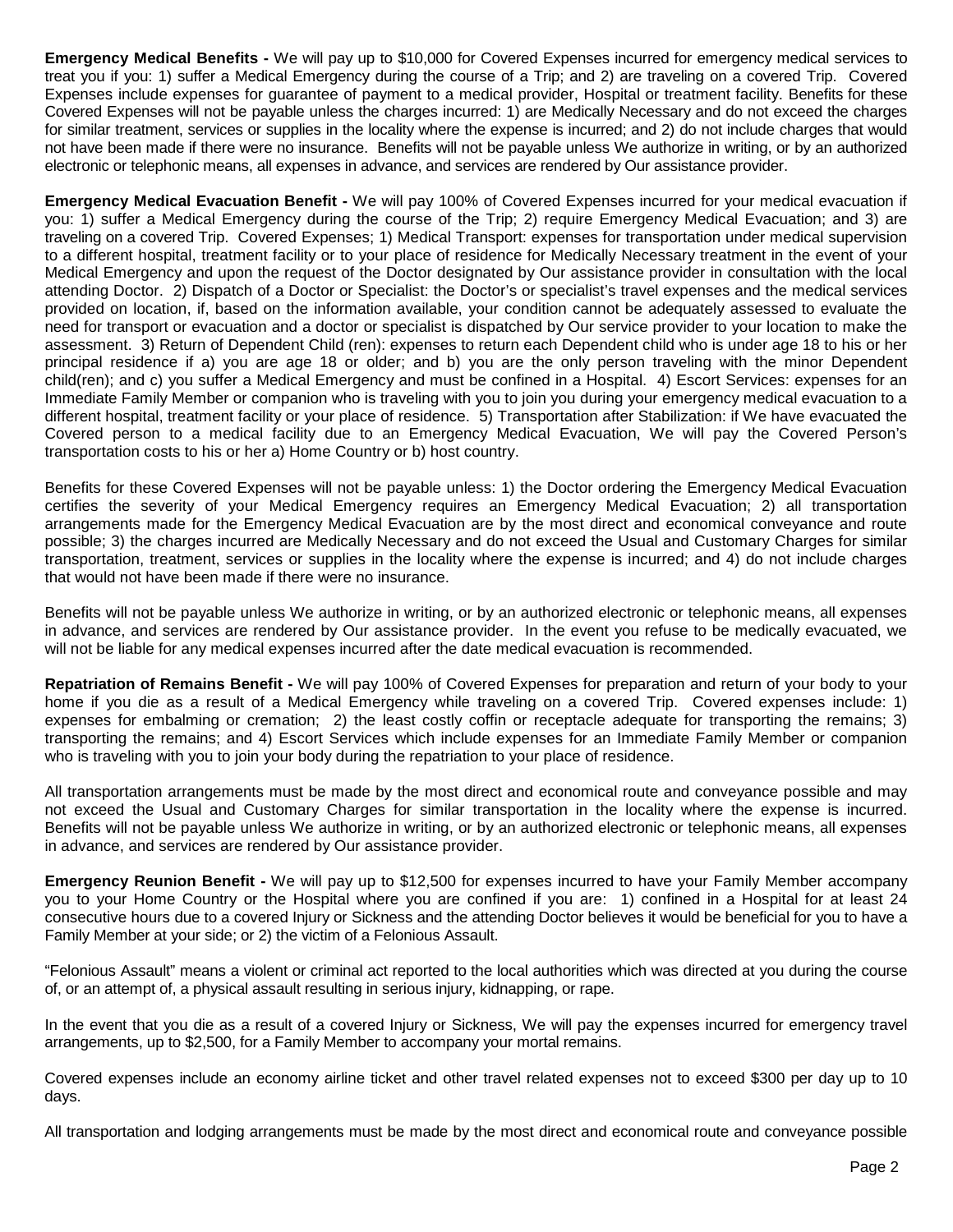and may not exceed the usual level of charges for similar transportation or lodging in the locality where the expense is incurred. Benefits will not be payable unless We (or Our authorized assistance provider) authorize in writing, or by an authorized electronic or telephonic means, all expenses in advance, and services are rendered by Our assistance provider.

"Family Member" means your spouse; parent (includes stepparent); child (includes legally adopted and step child); brother or sister (includes stepbrother or stepsister); parents-in-law; son- or daughter-in-law; and brother- or sister-in-law.

**Security Evacuation Expense Benefit -** We will pay up to \$100,000 if: 1) an Occurrence takes place during the Covered Activity described and your Term of Coverage; and 2) while you are traveling outside of your Home Country.

Aggregate Limit per event - We will not pay more than \$500,000 for all expenses incurred as the result of one Security Evacuation event. If, in the absence of this provision, We would pay more than this amount for all expenses incurred for a single event, then the benefits payable to each person with a valid claim will be reduced proportionately.

Benefits will be paid for: 1) your Transportation and Related Costs to the Nearest Place of Safety necessary to ensure your safety and well-being as determined by the Designated Security Consultant. 2) your Transportation within 5 days of the Security Evacuation to either of the following locations as chosen by you: a) back to the country in which you are traveling during the Covered Activity while covered by the Policy but only if 1) coverage remains in force under the Policy; and 2) there is no U.S. State Department Travel Warning in place on the date you are scheduled to return; or b) your Home Country; or c) where the Policyholder that sponsored your Trip is located. 3) consulting services by a Designated Security Consultant for seeking information on a Missing Person or kidnapping case, if you are considered kidnapped or a Missing Person by local or international authorities.

Security Evacuation Benefits are payable only once for any one Occurrence.

Benefits will not be payable unless We (or Our authorized assistance provider) authorize in writing, or by an authorized electronic or telephonic means, all expenses in advance, and services are rendered by Our assistance provider. Our assistance provider is not responsible for the availability of Transport services. Where a Security Evacuation becomes impractical due to hostile or dangerous conditions, a Designated Security Consultant will endeavor to maintain contact with you until a Security Evacuation occurs.

Right of Recovery - If, after a Security Evacuation is completed, it becomes evident that you were an active participant in the events that led to the Occurrence, We have the right to recover all Transportation and Related Costs from you.

"Appropriate Authority(ies)" means the U.S. State Department, the government authority(ies) in your Home Country or Country of Residence or the government authority(ies) of the Host Country. "Designated Security Consultant" means an employee of a security firm under contract with Us or Our assistance provider who is experienced in security and measures necessary to ensure your safety in his or her care. "Evacuation Advisory" means a formal recommendation issued by the Appropriate Authority(ies) that you or citizens of your Home Country or Country of Residence or citizens of the Host Country leave the Host Country. "Host Country" means any country, other than an OFAC excluded country, in which you are traveling while covered under the Policy. "Missing Person" means your disappearance for an unknown reason and whose disappearance was reported to the Appropriate Authority(ies). "Natural Disaster" means storm (wind, rain, snow, sleet, hail, lightning, dust or sand), earthquake, flood, volcanic eruption, wildfire or other similar event that: 1) is due to natural causes; and 2) results in such severe and widespread damage that the area of damage is officially declared a disaster area by the government in which your Trip occurs and the area is deemed to be uninhabitable or dangerous. Natural disaster does not mean nuclear reactions, uninhabitable property, transportation strikes, lost or stolen passport or travel documents, radiation or radioactive contamination, civil disorder and other similar events. "Nearest Place of Safety" means a location determined by the Designated Security Consultant where: 1) you can be assumed safe from the Occurrence that precipitated your Security Evacuation; and 2) you have access to Transportation; and 3) you have the availability of temporary lodging, if needed. "Occurrence" means any of the following situations in which you are involved that trigger the need for a Security Evacuation: 1) expulsion from a Host Country or being declared persona non-grata on the written authority of the recognized government of a Host Country; 2) political or military events involving a Host Country, if the Appropriate Authority(ies) issue an Advisory stating that citizens of your Home Country or Country of Residence or citizens of the Host Country should leave the Host Country; 3) Natural Disaster within seven (7) days of an event; 4) your deliberate physical harm confirmed by documentation or physical evidence or a threat against your health and safety as confirmed by documentation and/or physical evidence; 5) you have been deemed kidnapped or a Missing Person by local or international authorities and, when found, your safety and/or well-being are in question. "Related Costs" means lodging and, if necessary, physical protection for you during or while waiting for Transport to the Nearest Place of Safety. Related Costs will include temporary lodging, if necessary, while you are waiting to be transported back to the Host Country, Home Country or other country where the Policyholder that sponsored your Trip is located. Benefits will not be payable for Related Costs unless We (or Our authorized assistance provider) authorize in writing, or by an authorized electronic or telephonic means, all expenses in advance, and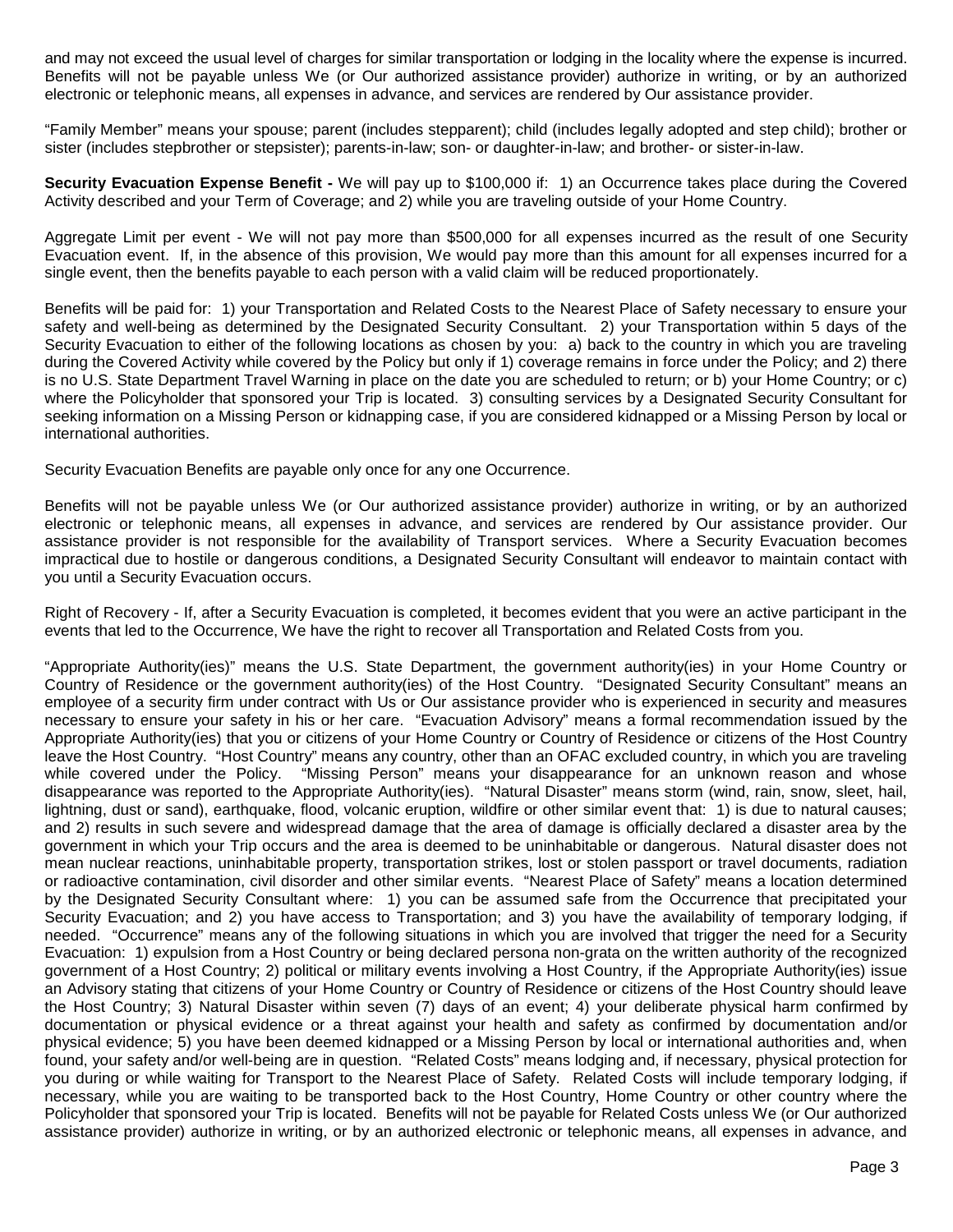services are rendered by Our assistance provider. "Security Evacuation" means your extrication from the Host Country due to an Occurrence which could result in grave physical harm or your death. "Transport" or "Transportation" means the most efficient and available method of conveyance, where practical, economy fare will be utilized. If possible, your common carrier tickets will be used.

Additional Exclusions - We will not pay Security Evacuation Expense Benefits for expenses and fees: 1) payable under any other provision of the Policy; 2) that are recoverable through your employer or other entity sponsoring your Trip; 3) arising from or attributable to an actual fraudulent, dishonest or criminal act committed or attempted by you, acting alone or in collusion with other persons; 4) arising from or attributable to an alleged: a) violation of the laws of the country in which you are traveling while covered under the Policy; or b) violation of the laws of your Home County or Country of Residence; 5) due to your failure to maintain and possess duly authorized and issued required travel documents and visas; 6) for repatriation of remains expenses; 7) for common or endemic or epidemic diseases or global pandemic disease as defined by the World Health Organization; 8) for medical services; 9) for monies payable in the form of a ransom, if a Missing Person case evolves into a kidnapping; 10) arising from or attributable, in whole or in part, to: a) a debt, insolvency, commercial failure, the repossession of any property by any title holder or lien holder or any other financial cause; b) your non-compliance with regard to any obligation specified in a contract or license; 11) due to military or political issues if your Security Evacuation request is made more than 10 days after the Appropriate Authority(ies) Advisory was issued; 12) your failure to cooperate with Us or Our assistance provider with regard to a Security Evacuation. Such cooperation includes, but is not limited to, failure to provide any documents needed to extricate you or failure to follow the directions given by Our designated security consultants during a Security Evacuation. If you refuse to participate in a Security Evacuation, or any part of a Security Evacuation, no further benefits will be payable under the Security Evacuation Expense Benefit for that Occurrence.

**Trip Cancellation Benefit –** We will reimburse you for the amount of non-refundable Covered Expenses you paid for your Trip, up to \$2,500, if you are prevented from taking your Trip as the result of Injury, Sickness or death that occurs prior to the Trip to either you or a Family Member.

Covered Expenses: 1) any cancellation charges imposed by a travel agency, tour operator, or other recognized travel supplier for the Covered Trip; 2) any prepaid, unused, non-refundable airfare and sea or land accommodations; 3) any other reasonable additional Trip expenses for travel, lodging, or scheduled events that are prepaid, unused, and non-refundable.

"Family Member" means your spouse, child, brother, sister, parent, grandparent, or immediate in-law.

**Trip Delay Benefit** - We will reimburse Covered Expenses you incur if your trip is delayed for more than 12 hours. The maximum we will pay is \$100 per person per day up to \$500.

Covered Expenses include charges incurred for reasonable, additional accommodations and traveling expenses until travel becomes possible. Incurred expenses must be accompanied by receipts. This benefit is payable only for one delay of your Trip.

Travel Delay must be caused by one of the following reasons: a) carrier delay; b) lost or stolen passport, travel documents or money; c) Quarantine; d) Natural Disaster; e) Injury or Sickness of you or your Traveling Companion; f) you being delayed by a traffic accident while en route to a departure; g) hijacking; h) unpublished or unannounced strike; i) civil disorder or commotion; j) riot; l) a Common Carrier Strike or other job action; m) Equipment Failure of a Common Carrier; or n) the loss of your travel documents, tickets or money due to theft.

"Quarantine" means you are forced into medical isolation by a recognized government authority, their authorized deputies, or medical examiners due to you either having, or being suspected of having, a contagious disease, infection or contamination while you are traveling outside of your Home Country.

Your Duties in the Event of Loss: you must provide Us with proof of the Travel Delay such as a letter from the airline, cruise line, or Tour operator/ newspaper clipping/ weather report/ police report or the like and proof of the expenses claimed as a result of Trip Delay.

**Trip Interruption Benefit -** We will reimburse the cost of a round trip economy air and/or ground transportation ticket for your Trip, up to \$2,500 if your Trip is interrupted as the result of: 1) the death of a Family Member; or 2) the unforeseen Injury or Sickness of you or a Family Member. The Injury or Sickness must be so disabling as to reasonably cause a Trip to be interrupted; or 3) substantial destruction of your principal residence by fire or weather related activity; or 4) a Medically Necessary covered Emergency Medical Evacuation to return you to your Home Country or to the area from which you were initially evacuated for continued treatment, recuperation and recovery of an Injury or Sickness. "Family Member" means your parent, sister, brother, husband, wife, children, or grandparent.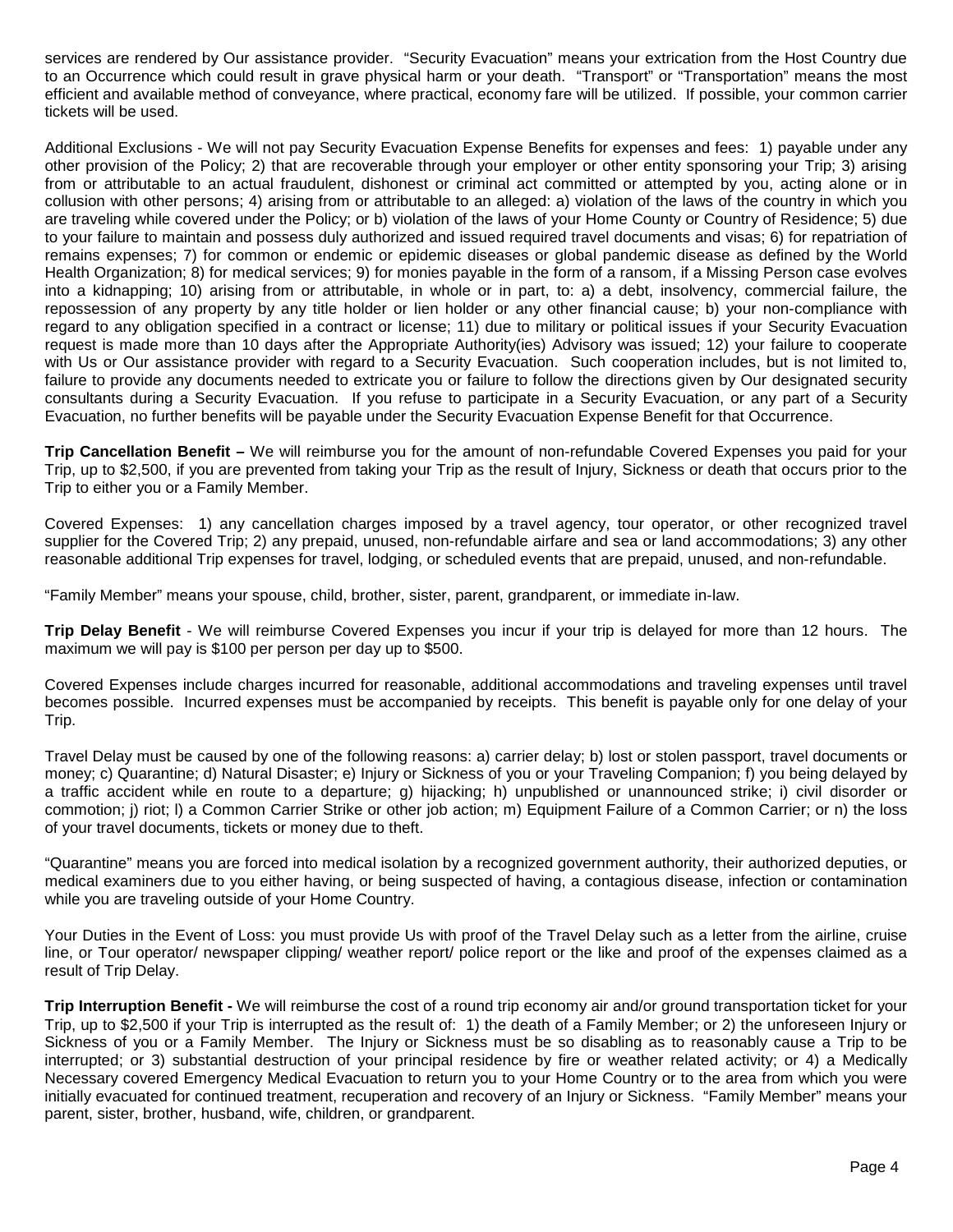**Accidental Death and Dismemberment Benefits -** If your Injury results, within 365 days from the date of a Covered Accident, in any one of the losses shown below, We will pay the Benefit Amount shown below for that loss. Your Principal Sum is \$15,000. Your spouse's Principal Sum is \$15,000. Your child's Principal Sum is \$15,000. If multiple losses occur, only one Benefit Amount, the largest, will be paid for all losses due to the same Covered Accident.

#### **Schedule of Covered Losses**

| <b>Covered Loss</b> | <b>Benefit Amount</b> |
|---------------------|-----------------------|
|                     |                       |
|                     |                       |
|                     |                       |
|                     |                       |
|                     |                       |
|                     |                       |
|                     |                       |
|                     |                       |

"Quadriplegia" means total Paralysis of both upper and lower limbs. "Hemiplegia" means total Paralysis of the upper and lower limbs on one side of the body. "Uniplegia" means total Paralysis of one lower limb or one upper limb. "Paraplegia" means total Paralysis of both lower limbs or both upper limbs. "Paralysis" means total loss of use. A Doctor must determine the loss of use to be complete and not reversible at the time the claim is submitted.

"Member" means Loss of Hand or Foot, Loss of Sight, Loss of Speech and Loss of Hearing. "Loss of Hand or Foot" means complete Severance through or above the wrist or ankle joint. "Loss of Sight" means the total, permanent Loss of Sight of one eye. "Loss of Speech" means total and permanent loss of audible communication that is irrecoverable by natural, surgical or artificial means. "Loss of Hearing" means total and permanent Loss of Hearing in both ears that is irrecoverable and cannot be corrected by any means. "Loss of a Thumb and Index Finger of the Same Hand" means complete Severance through or above the metacarpophalangeal joints of the same hand (the joints between the fingers and the hand). "Severance" means the complete separation and dismemberment of the part from the body.

**Exclusions and Limitations:** We will not pay benefits for any loss or Injury that is caused by or results from:

- Pre-existing Condition Limitation: The Pre-existing Condition Exclusion will not apply if the Covered Person was previously covered for such Pre-existing Condition under Creditable Coverage and such Creditable Coverage was continuous to a date less than 63 days prior to the effective date of coverage under the Policy. The Exclusion does not apply to pregnancy, and coverage provided to newborn and adopted children. "Creditable Coverage" means: (1) a selffunded employer group health plan under ERISA; (2) a group or individual health insurance coverage; (3) Part A or Part B. of Medicare; (4) Medicaid; (5) CHAMPUS; (6) the Indian Health Service or of a tribal organization; (7) a state health benefits risk pool; (8) a health plan offered under the federal employees health benefits program (FEHBP); (9) a public health plan; or (10) a health benefit plan.
- intentionally self-inflicted injury; suicide or attempted suicide.
- war or any act of war, whether declared or not.
- a Covered Accident that occurs while a Covered Person is on active duty service in the military, naval or air force of any country or international organization. Upon receipt of proof of service, we will refund any premium paid for this time. Reserve or National Guard active duty training is not excluded unless it extends beyond 31 days.
- piloting or serving as a crewmember in any aircraft (unless otherwise provided in the Policy).
- commission of, or attempt to commit, a felony.
- sickness, disease, bodily or mental infirmity, bacterial or viral infection, or medical or surgical treatment thereof, except for any bacterial infection resulting from an accidental external cut or wound or accidental ingestion of contaminated food (Applicable to accident benefits only).
- riding in any aircraft except as a fare-paying passenger on a regularly scheduled or charter airline.
- commission of or active participation in a riot or insurrection.

In addition, We will not pay Medical Expense Benefits for any loss, treatment, or services resulting from:

- routine physicals and care of any kind.
- routine dental care and treatment.
- routine nursery care.
- cosmetic surgery, except for reconstructive surgery needed as the result of an Injury.
- eye refractions or eye examinations for the purpose of prescribing corrective lenses or for the fitting thereof; eyeglasses, contact lenses, and hearing aids.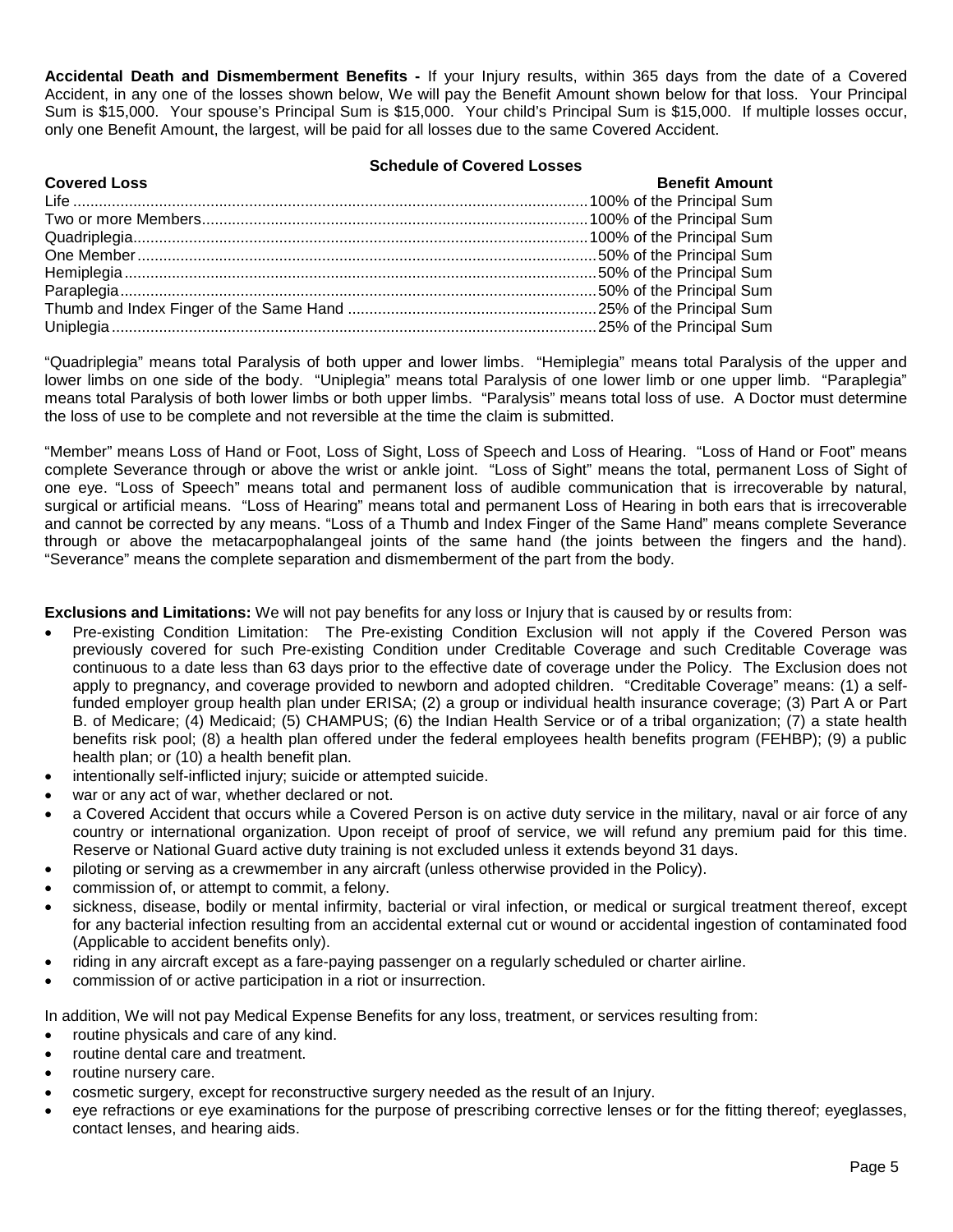- services, supplies, or treatment including any period of Hospital confinement which is not recommended, approved, and certified as Medically Necessary and reasonable by a Doctor, or expenses which are non-medical in nature.
- treatment or service provided by a private duty nurse.
- treatment by any Immediate Family Member or member of the Insured's household. "Immediate Family Member" means a Covered Person's spouse, child, brother, sister, parent, grandparent, or in-laws.
- expenses incurred during travel for purposes of seeking medical care or treatment, or for any other travel that is not in the course of the Policyholder's activity (unless Personal Deviations are specifically covered).
- medical expenses for which the Covered Person would not be responsible to pay for in the absence of the Policy. Expenses incurred for services provided by any government Hospital or agency, or government sponsored-plan for which, and to the extent that, the Covered Person is eligible for reimbursement.
- any treatment provided under any mandatory government program or facility set up for treatment without cost to any individual.
- custodial care.
- services or expenses incurred in the Covered Person's Home Country. (unless specifically covered by the Policy)
- elective treatment, exams or surgery; elective termination of pregnancy.
- expenses for services, treatment or surgery deemed to be experimental and which are not recognized and generally accepted medical practices in the United States.
- expenses payable by any automobile insurance policy without regard to fault.
- organ or tissue transplants and related services.
- Pre-Existing Conditions, unless otherwise provided in the Policy.
- Injury or Sickness for which benefits are paid or payable under any Workers' Compensation or Occupational Disease Law or Act, or similar legislation, whether United States federal or foreign law.
- expenses incurred for services related to the diagnostic treatment of infertility or other problems related to the inability to conceive a child, including but not limited to, fertility testing and in-vitro fertilization.
- birth defects and congenital anomalies, or complications which arise from such conditions.
- Injury resulting from scuba diving, jet and water skiing, mountain climbing (where ropes or guides are used), sky diving, and professional or amateur racing.
- Injury sustained while participating in club, intercollegiate, interscholastic, or professional sports

If We determine the benefits paid under the Policy are eligible benefits under any other benefit plan, We may seek to recover any expenses covered by another plan to the extent that you are eligible for reimbursement.

This insurance does not apply to the extent that trade or economic sanctions or other laws or regulations prohibit us from providing insurance, including, but not limited to, the payment of claims.

**Definitions: "Country of Permanent Assignment"** means a country, other than your Home Country, in which the Policyholder requires you to work for a period of time that exceeds 364 continuous days. **"Country of Permanent Residence"** means a country or location in which you maintain a primary permanent residence or, in the case of students pursuing an educational program sponsored by the Policyholder, in the country where the educational program is located.. **"Covered Accident"** means an accident that occurs while coverage is in force for a Covered Person and results directly of all other causes in a loss or Injury covered by the Policy for which benefits are payable. "**Covered Person**" means any eligible person for whom the required premium is paid. **"Home Country"** means a country from which you hold a passport. If you hold passports from more than one Country, your Home Country will be the country that you have declared to Us in writing as your Home Country. Home Country also includes your Country of Permanent Assignment or Country of Permanent Residence. "**Injury"** means accidental bodily harm sustained by a Covered Person that results, directly and independently from all other causes, from a Covered Accident. All injuries sustained by one person in any one Covered Accident, including all related conditions and recurrent symptoms of these injuries, are considered a single Injury. "**Medical Emergency**" means a condition caused by an Injury or Sickness that manifests itself by symptoms of sufficient severity that a prudent lay person possessing an average knowledge of health and medicine would reasonably expect that failure to receive immediate medical attention would place the health of the person in serious jeopardy. "**Sickness**" means an illness, disease or condition that causes a loss for which you incur medical expenses while covered under the Policy. All related conditions and recurrent symptoms of the same or similar condition will be considered one Sickness. "**Trip**" means travel by air, land, or sea from your Home Country. It includes the period of time from the start of the trip until its end provided you are engaged in a Covered Activity or Personal Deviation if covered under the Policy. "**We, Our, Us"** means the insurance company underwriting this insurance or its authorized agent.

You must notify ACE USA within 90 days of an Accident or Loss. If notice cannot be given within that time, it must be given as soon as reasonably possible. This notice should identify you, the Policyholder, and the Policy Number. Policy Number: GLM N11216055, Underwritten by ACE American Insurance Company, 436 Walnut Street, Philadelphia, PA 19106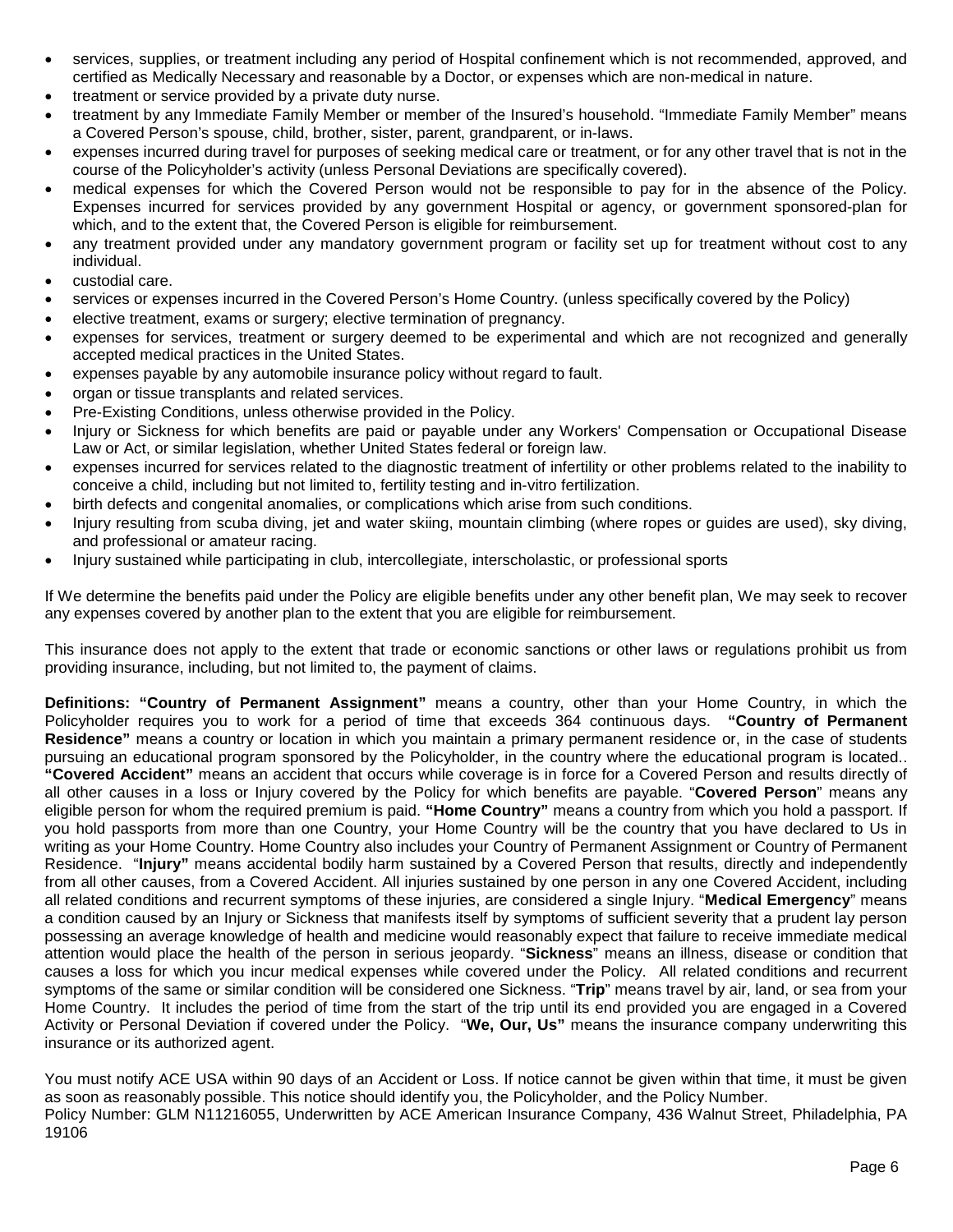**Contact Information:** For customer service, eligibility verification, plan information, or to file a claim, contact: ACE USA at 800-336-0627 (from inside the U.S.) or 302-476-6194 (from outside the U.S.); fax 302-476-7857 for claims or inquiries or email diane.basa@acegroup.com or aceaandhclaims@acegroup.com. Mail claims to: ACE North American Claims, PO Box 5124, Scranton, PA 18505.

This Description of Coverage is a brief description of the important features of the insurance plan. It is not a contract of insurance. The terms and conditions of coverage are set forth in the Policy issued to the Policyholder. The Policy is subject to the laws of the state in which it was issued. Coverage may not be available in all states or certain terms or conditions may be different if required by state law. Please keep this information as a reference.

# **IMPORTANT NOTICE**

This plan provides travel insurance benefits for individuals traveling outside of their home country. It does not constitute comprehensive health insurance coverage (often referred to as "major medical coverage") and does not satisfy a person's individual obligation to secure the requirement of minimum essential coverage under the Affordable Care Act (ACA).

For more information about the ACA, please refer to [www.HealthCare.gov.](http://www.healthcare.gov/)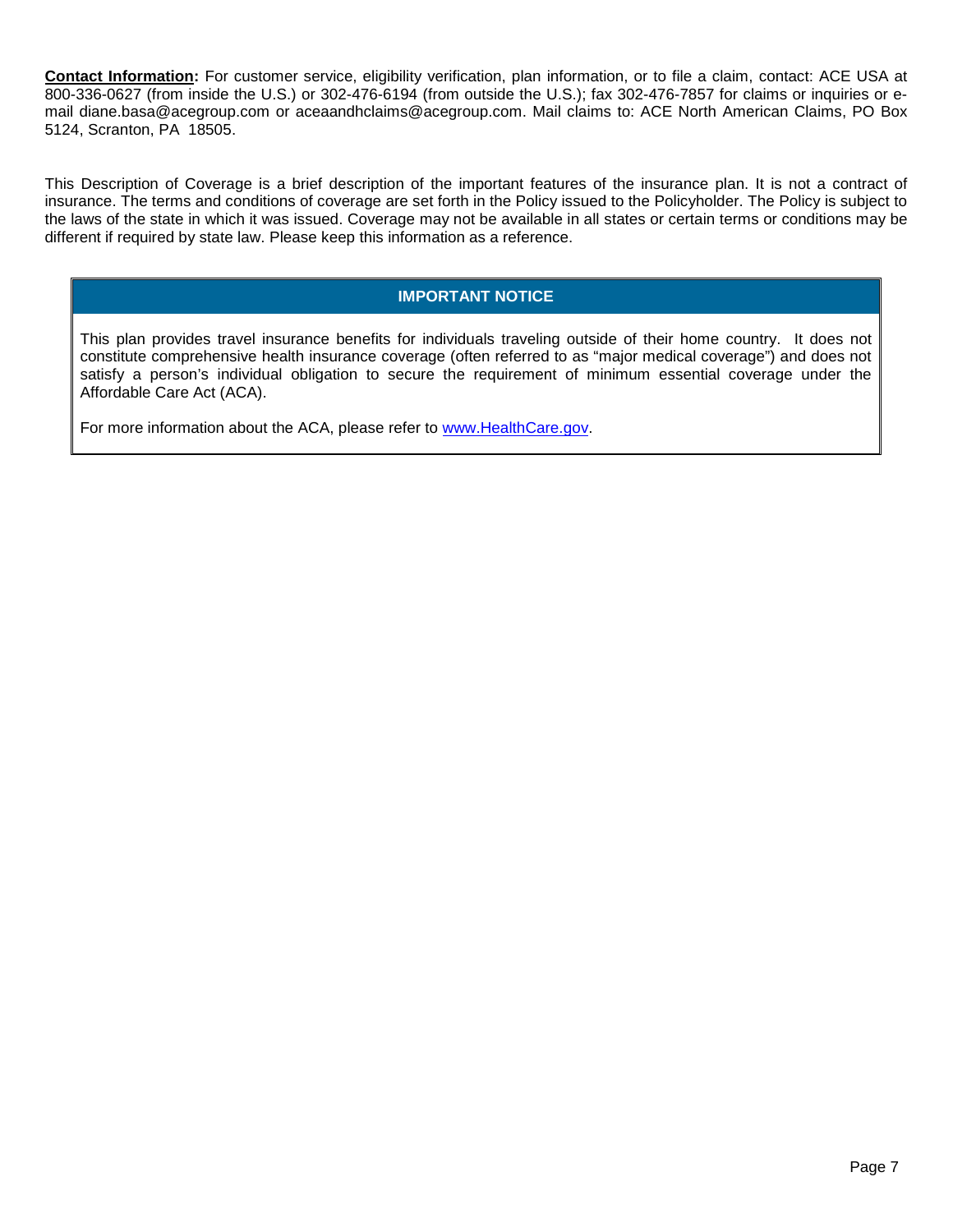# **Emergency Assistance:** *FrontierMEDEX*



With your health insurance program, you have access to the 24-hour FrontierMEDEX Emergency Response Center (ERC) for emergency assistance anywhere in the world. Simply call the FrontierMEDEX ERC using the toll-free, direct, or collect using the telephone numbers listed below. The multilingual staff will answer your call and provide reliable, professional and thorough assistance. Services include: referral to the nearest, most appropriate medical facility and/or provider; medical monitoring by FrontierMEDEX Physician Advisors; urgent message relay between family, friends, personal physician, school, and insured; guarantee of payment to provider and assistance in coordinating insurance benefits; arranging and coordinating Emergency Medical Evacuations, Repatriations Remains, and Emergency Reunion; Emergency travel arrangements for disrupted travel as the consequence of a medical emergency; referral to legal assistance; assistance in locating lost or stolen travel documents, and more.

FrontierMEDEX is under contract with ACE American Insurance Company to provide international services in conjunction with the insurance benefits. The following is a brief summary of the FrontierMEDEX services:

#### **24-Hour Access**

You can reach the multilingual FrontierMEDEX Emergency Response Center, by calling toll-free or collect using the phone numbers below, or by emailing operations@frontiermedex.com. FrontierMEDEX is available 24-hours a day, 365 days a year to confirm your coverage and give you access to the following services.

#### **Emergency Medical Assistance**

# • **Location of Medical Providers**

FrontierMEDEX can provide contact information for physicians, hospitals, dentists, and dental clinics in the area where you're traveling. FrontierMEDEX can also attempt to confirm the availability of the provider, ascertain payment requirements and make an appointment for you with the medical provider of your choice.

In a serious medical emergency, you should seek immediate care before contacting FrontierMEDEX. FrontierMEDEX medical experts will then consult with the local physician and determine the next most appropriate steps to provide proper care.

# • **Medical Monitoring**

FrontierMEDEX Assistance Coordinators will continually monitor your case. In addition, FrontierMEDEX Physician Advisors will provide consultative and advisory services, including review and analysis of the quality of medical care you are receiving.

#### • **Emergency Medical Transport**

If you sustain an injury or suffer a sudden and unexpected illness and adequate medical treatment is not available in your current location, FrontierMEDEX will arrange and pay for a medically supervised evacuation to the nearest medical facility determined to be capable of providing appropriate medical treatment. Your medical condition and situation must be such that, in the professional opinion of the health care provider and FrontierMEDEX, you require immediate emergency medical treatment, without which there would be a significant risk of death or serious impairment.

#### • **Repatriation of Remains**

If you sustain an injury or suffer a sudden and unexpected illness that results in your death, FrontierMEDEX will assist in obtaining the necessary clearances for your cremation or the return of your mortal remains. We will coordinate and pay for the preparation and transportation of your mortal remains to your Home Country.

#### • **Emergency Reunion**

FrontierMEDEX will arrange for a family member to be involved according to the benefits of the insurance.

#### • **Trip Interruption**

FrontierMEDEX will arrange for your return home due to a Trip Interruption according to the benefits of the insurance.

#### • **Replacement of Medication**

If you have an unexpected need for prescription medication while on a covered trip, or you lose, forget, or run out of prescription medication while traveling, FrontierMEDEX will attempt to locate the medication or its equivalent and attempt to arrange for you to obtain it locally, where it is available, or to have it shipped to you, subject to local laws, if it is not available locally. You will be provided with a cost estimate for the replacement medication and/or shipment costs that are subject to your approval.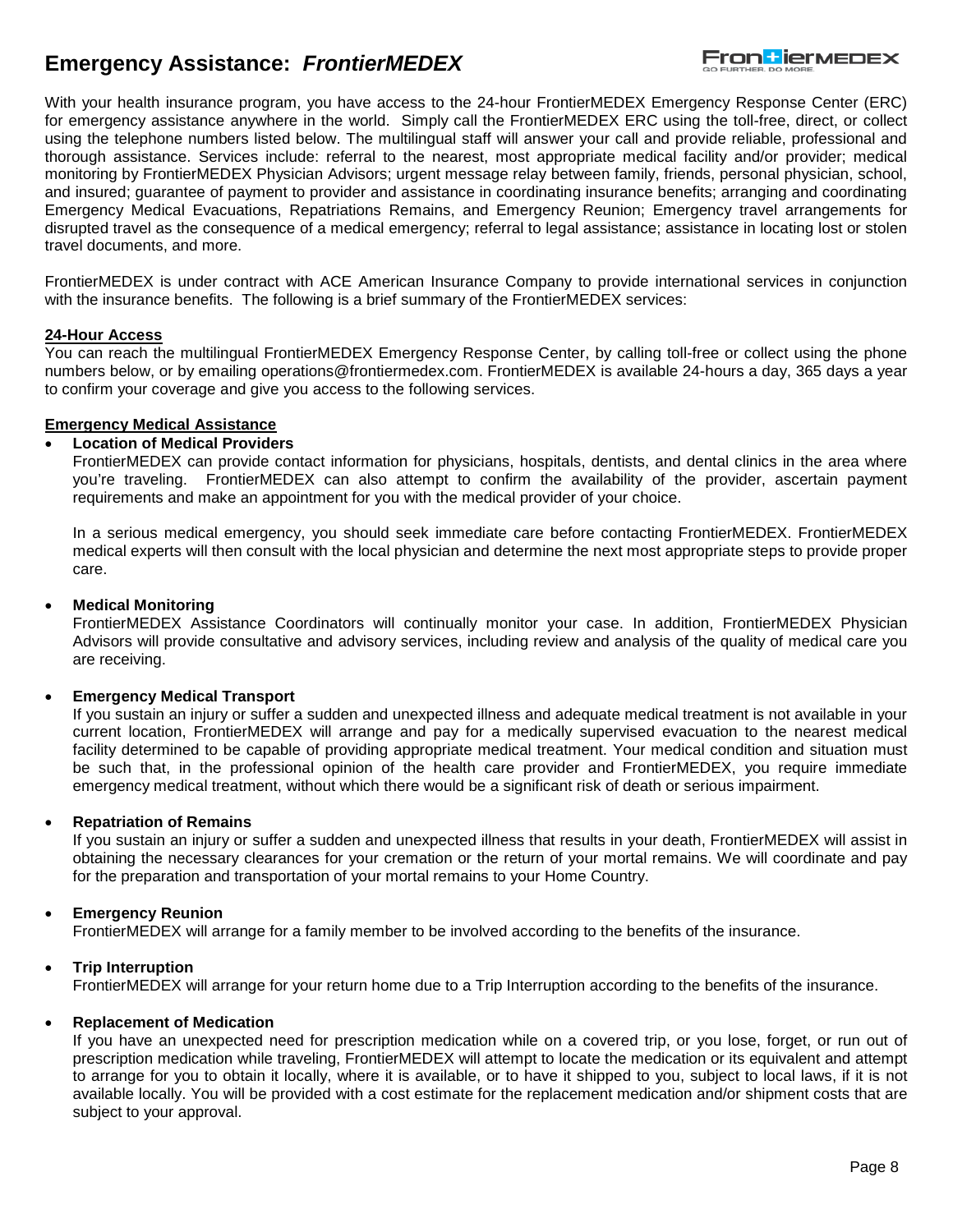# • **Guarantee of Payments and Method of Payment**

Should it be necessary to provide a guarantee of payment to a medical provider, or to make arrangements to pay in local currency, FrontierMEDEX will work with ACE American Insurance Company to make that guarantee under the insurance benefits. FrontierMEDEX may further assist you by advancing money in dollars or local currency to medical providers according to repayment provisions worked out with ACE, you or a family member.

### • **Travel and Communication Assistance/Telephone Interpretation Service**

If you need help communicating in an emergency, FrontierMEDEX will provide telephonic interpretation services in all major languages. In emergency situations that require extensive translation, FrontierMEDEX will make referrals to local translators.

#### • **Transmission and Retention of Urgent Messages**

In an emergency, FrontierMEDEX will use its best efforts to transmit an urgent message to your family, friends, and/or business associates.

#### • **Legal Assistance**

In an emergency, FrontierMEDEX will use its best efforts to provide you with the names, addresses and telephone numbers of lawyers in the area in which you are traveling in case of a car accident, traffic violations, and other civil offenses. However, the selection of and the expenses associated with a particular attorney will be your responsibility.

The above description is a brief summary and not the contract of insurance. Please refer to the stated Description of Coverage for the insurance benefits provided under the plan.

*FrontierMEDEX Assistance Coordinators are available 24/7 to help you with travel emergencies.*